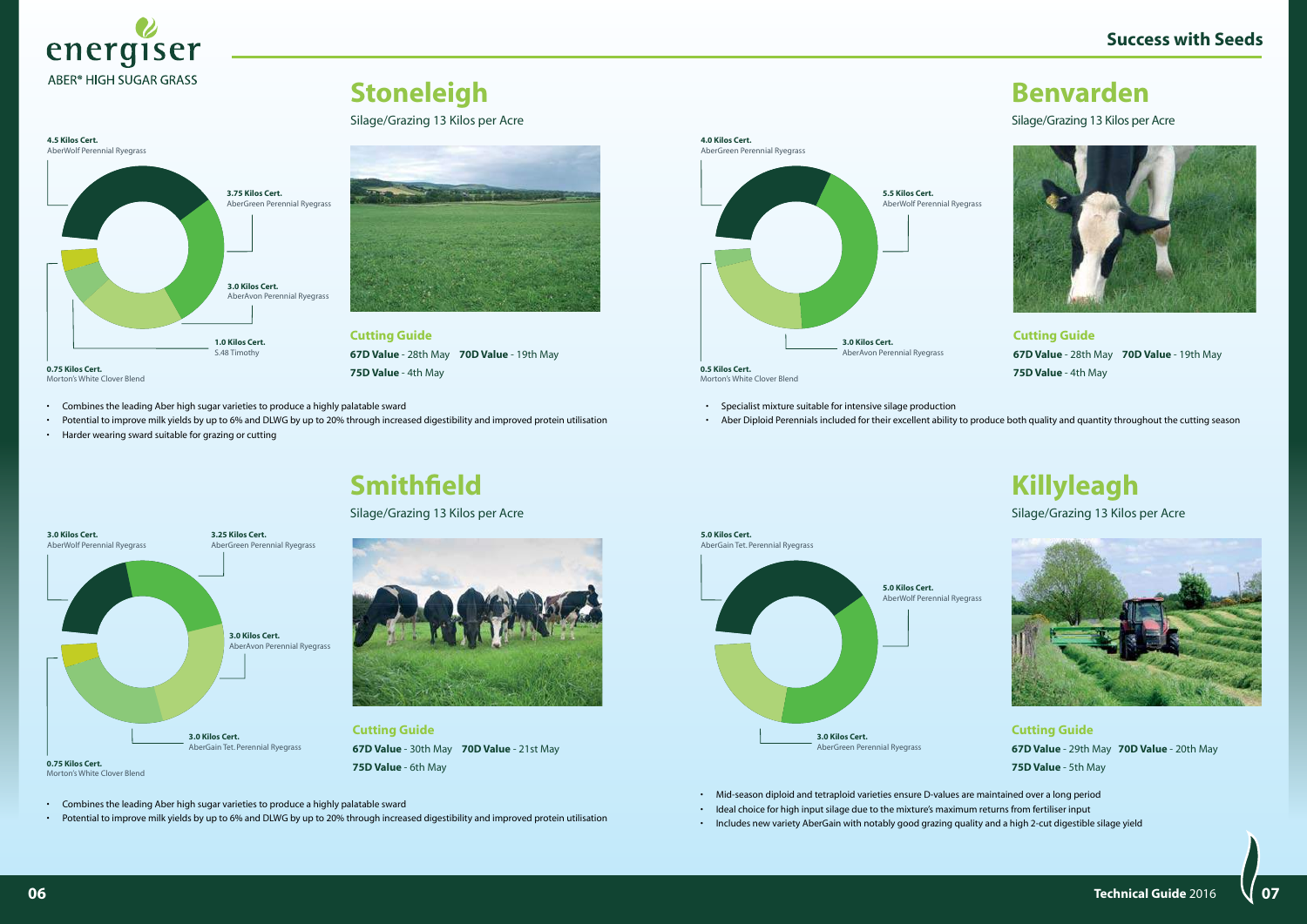- • Winter hardy yet palatable with good regrowth potential
- • Popular hybrid variety with AberEve producing high early spring growth while still maintaining a good sward density
- • Should outperform standard perennial mixes for around 4-5 years
- • Ideal for intensive grass production of consistently high quality and volume



**Cutting Guide 67D Value** - 27th May **70D Value** - 16th May **75D Value** - 1st May

## **Hillsborough**

Silage/Grazing 14 Kilos per Acre



- • Late tetraploids combined with mid-season diploid AberWolf give a dense sward with very high grazing and silage yields
- AberGain produces the highest total grazing yield, highest total silage yield and highest 2 cut digestible yield of any perennial ryegrass variety on the NI recommended list
- Designed for operating a low input grazing system for sheep
- • Clover added due to its ability to fix nitrogen
- • A combination of small and medium white clovers with Aber High Sugar Grass varieties leads to superior animal performance
- • A study by IBERS shows that Aber HSG could support a 20% higher stocking rate

**Balmoral**

Silage/Grazing 13 Kilos per Acre

**Cutting Guide**

**67D Value** - 30th May **70D Value** - 21st May

- • Ideal for a low input grazing system for beef production
- • Clover has the ability to fix nitrogen from the air (up to 100 units per acre per year)
- • Tetraploid variety AberGain has an open growth habit allowing clover to develop more easily
- Aber HSG varieties AberGreen, AberMagic and AberAvon boost palatability and intake particularly in mid-season

**75D Value** - 6th May



#### **5.25 Kilos Cert.** AberWolf Perennial Ryegrass **4.0 Kilos Cert.** AberAvon Perennial Ryegrass **25% 3.0 Kilos Cert.**  AberGain Tet. Perennial Ryegrass **0.75 Kilos Cert.**

Morton's White Cover Blend

 $\sim$  08  $\rm$  **1**  $\sim$  09  $\rm$  **1088**  $\rm{O}$  **1088**  $\rm{O}$  **1088**  $\rm{O}$  **1088**  $\rm{O}$ **Technical Guide** 2016

## **Cloverdale Sheep**

Silage/Grazing 12 Kilos per Acre



**Cutting Guide 67D Value** - 27th May **70D Value** - 18th May **75D Value** - 3rd May

AberAce White Clover



#### **Cloverdale Cattle**

Silage/Grazing 12 Kilos per Acre



**Cutting Guide 67D Value** - 28th May **70D Value** - 19th May **75D Value** - 4th May



**0.5 Kilos Cert.**  Barblanca White Clover

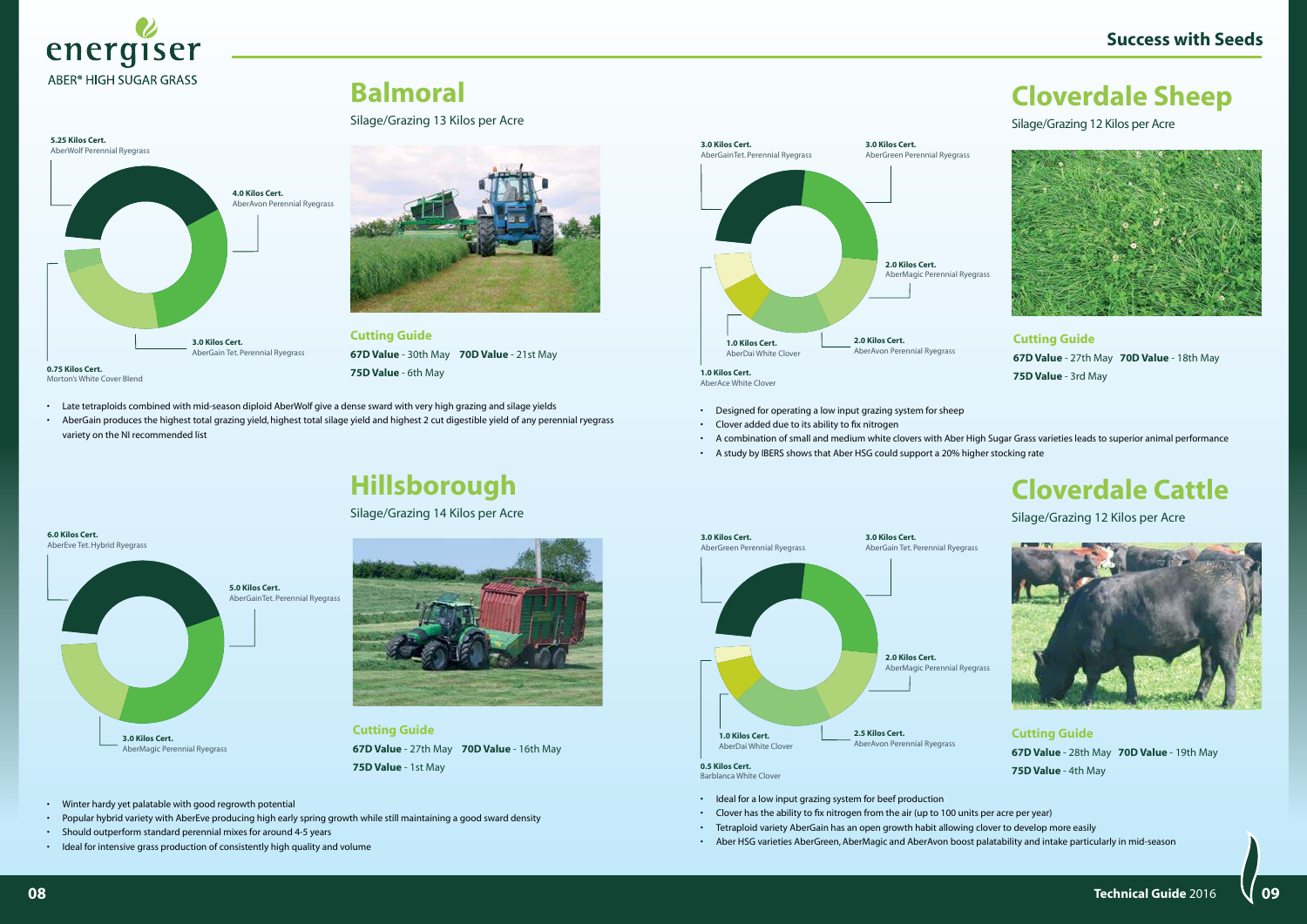#### **Standard Ley Mixtures**



**Mountpleasant**

Silage/Grazing 13 Kilos per Acre

- A benchmark of quality and an exceptionally popular mixture
- Contains high performing mid and late season diploid perennials
- • Clover and Timothy are important in long term leys - S48 grows especially well in mid-season
- • AberDai maintains good persistency for its leaf size

#### **Cutting Guide**

**67D Value** - 26th May **70D Value** - 17th May **75D Value** - 2nd May



## **Springhill**

Silage/Grazing 13 Kilos per Acre

- • A mixture of early, mid and late season perennials with Timothy and White Clover
- Includes AberTorch for its high spring yields and Timothy and Clover to maintain palatability throughout the growing season

#### **Cutting Guide**

**67D Value** - 24th May **70D Value** - 15th May **75D Value** - 30th April

**0.5 Kilos Cert.**  AberDai White Clover

**1.0 Kilos Cert.**  AberDai White Clover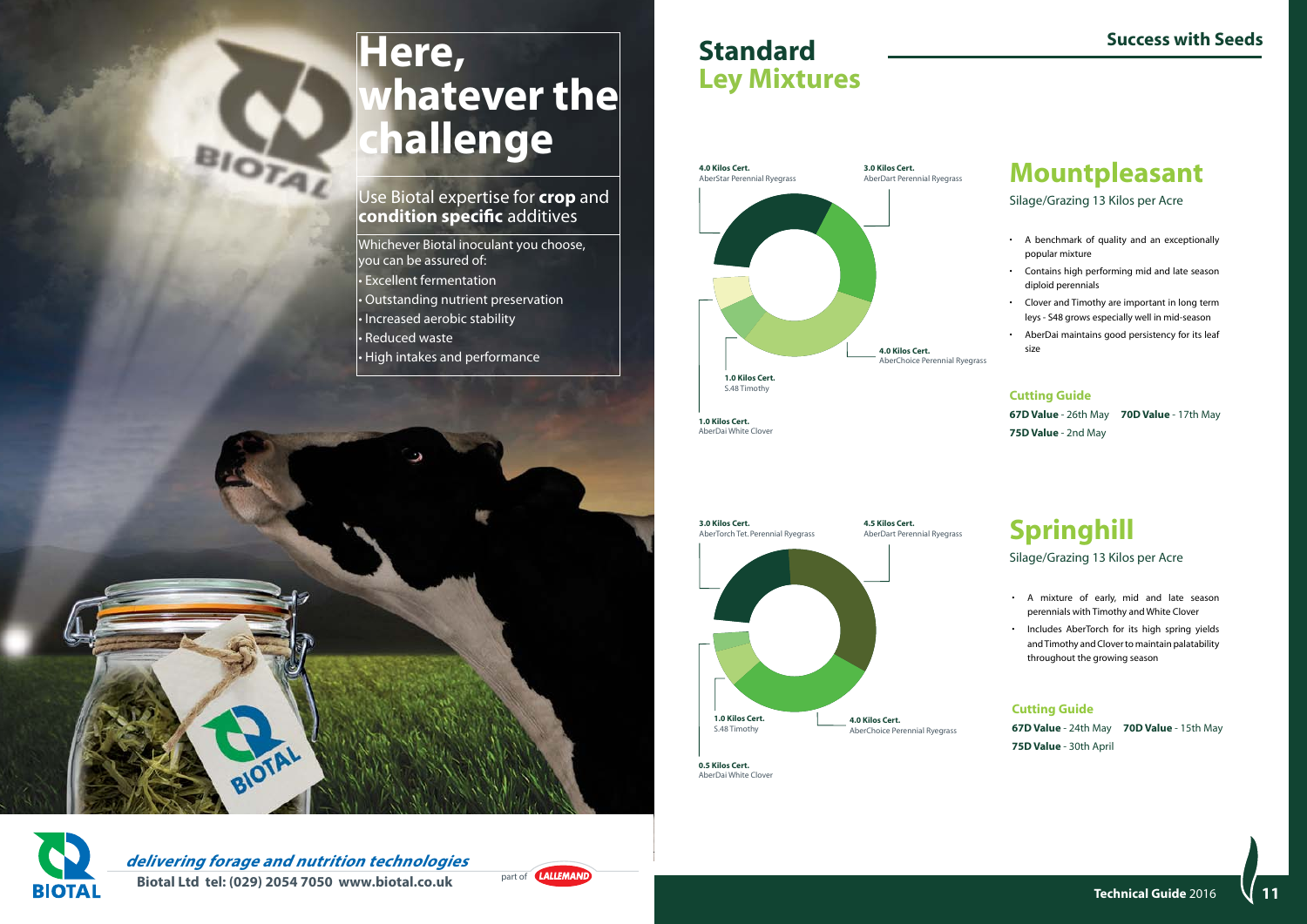

#### **Standard Ley Mixtures**

- • A combination of Italian, hybrid and midseason perennial ryegrass producing a short term, high yielding sward
- • AberEve produces excellent silage yields, and when combined with Dorike and AberClyde the sward gives outstanding production likely to be in the region of 30% above a standard perennial grass ley
- Can be used as a 3-4 cut silage mixture under a high fertiliser regime or for providing early grazing followed by 2 cuts and some later grazing

- • This mixture is a combination of Westerwolds, Festulolium and hybrid ryegrass for short term improvement of thin or damaged swards
- Can be drilled or broadcast in early spring to give an in season yield increase
- The life of the sward should be extended by 2 years or more under normal management
- Mainly used in conservation swards

## energiser ABER® HIGH SUGAR GRASS

#### **Dunmore**

Silage/Grazing 15 Kilos per Acre

#### **Cutting Guide**

**67D Value** - 23rd May **70D Value** - 14th May Y **75D Value** - 29th April

# **Up to** % more



#### **12 Technical Guide** 2015 **13 www.josephmorton.co.uk Success with seeds**

## **Refresh**

#### Sward Renovation

**5.0 Kilos Cert.**





**9.0 Kilos Cert.** AberEve Hybrid Ryegrass

**8.0 Kilos Cert.**  AberNiche Festulolium

## **For more info call: 028 4066 2521**



**Joseph Morton**  Commercial Rd, Banbridge, County Down, BT32 3ES **info@josephmorton.co.uk**